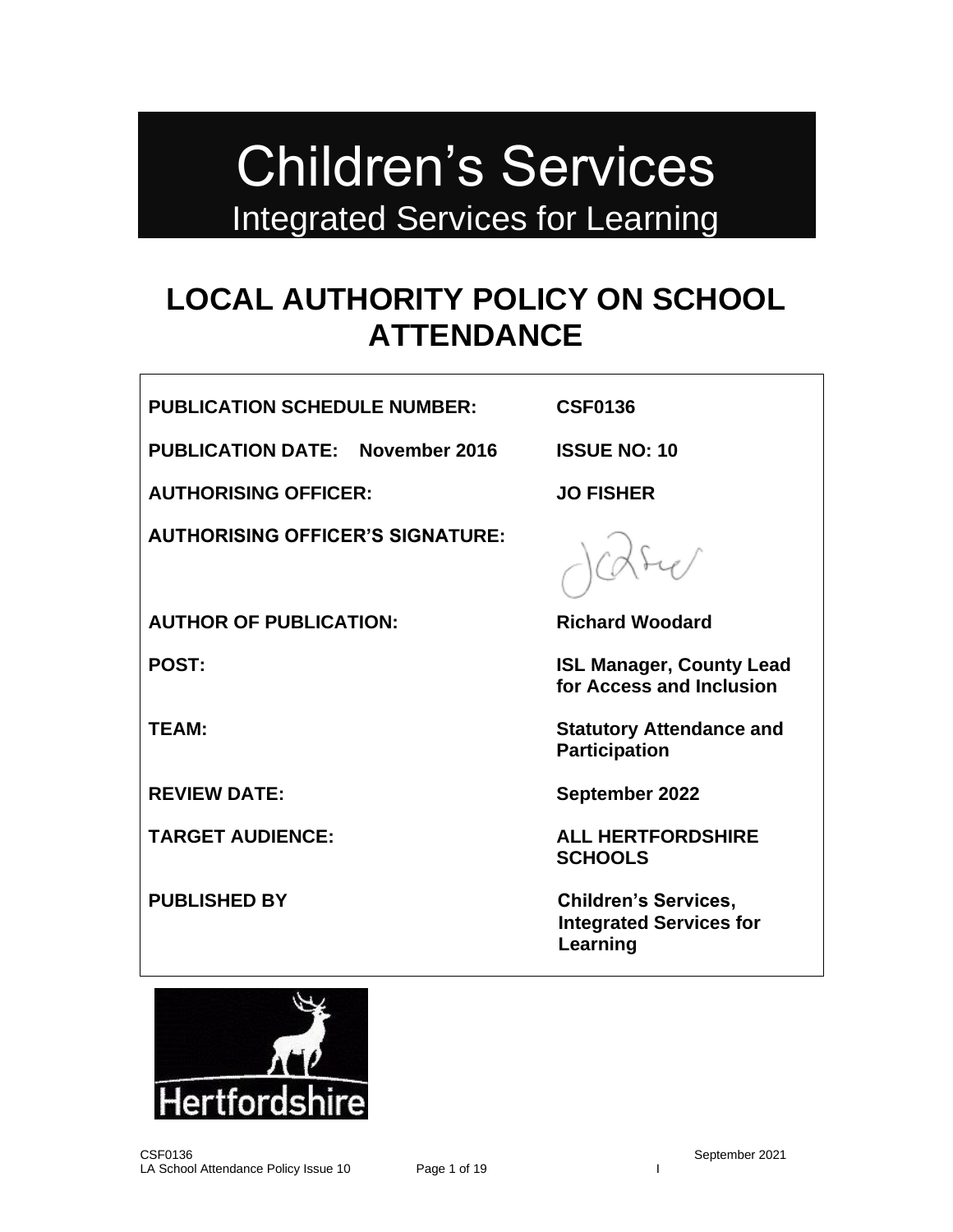# **CONTENTS**

|                                                                                      | <b>Section</b> |
|--------------------------------------------------------------------------------------|----------------|
| <b>Introduction</b>                                                                  | 1              |
| <b>Statement of Intent</b>                                                           | $\mathbf{2}$   |
| <b>Responsibilities - Parents and Carers</b>                                         | 3              |
| <b>Responsibilities - Schools</b>                                                    | 4              |
| <b>Responsibilities - ISL Statutory Attendance and</b><br><b>Participation Teams</b> | 5              |
| The Use of Legal Action                                                              | 6              |
| <b>Penalty Notices</b>                                                               | 7              |
| <b>School Attendance Orders</b>                                                      | 8              |
| <b>Admission and Attendance Registers</b>                                            | 9              |
| <b>Authorising Absence</b>                                                           | 10             |
| <b>Administrative Codes</b>                                                          | 11             |
| <b>Approved Off-Site Educational Activity</b>                                        | 12             |
| <b>Flexi-schooling</b>                                                               | 13             |
| <b>Part-time timetables</b>                                                          | 14             |
| <b>Family Holidays during Term Time</b>                                              | 15             |
| <b>Appendices</b>                                                                    |                |
| <b>Attendance Codes, Descriptions and Meanings</b>                                   | 1              |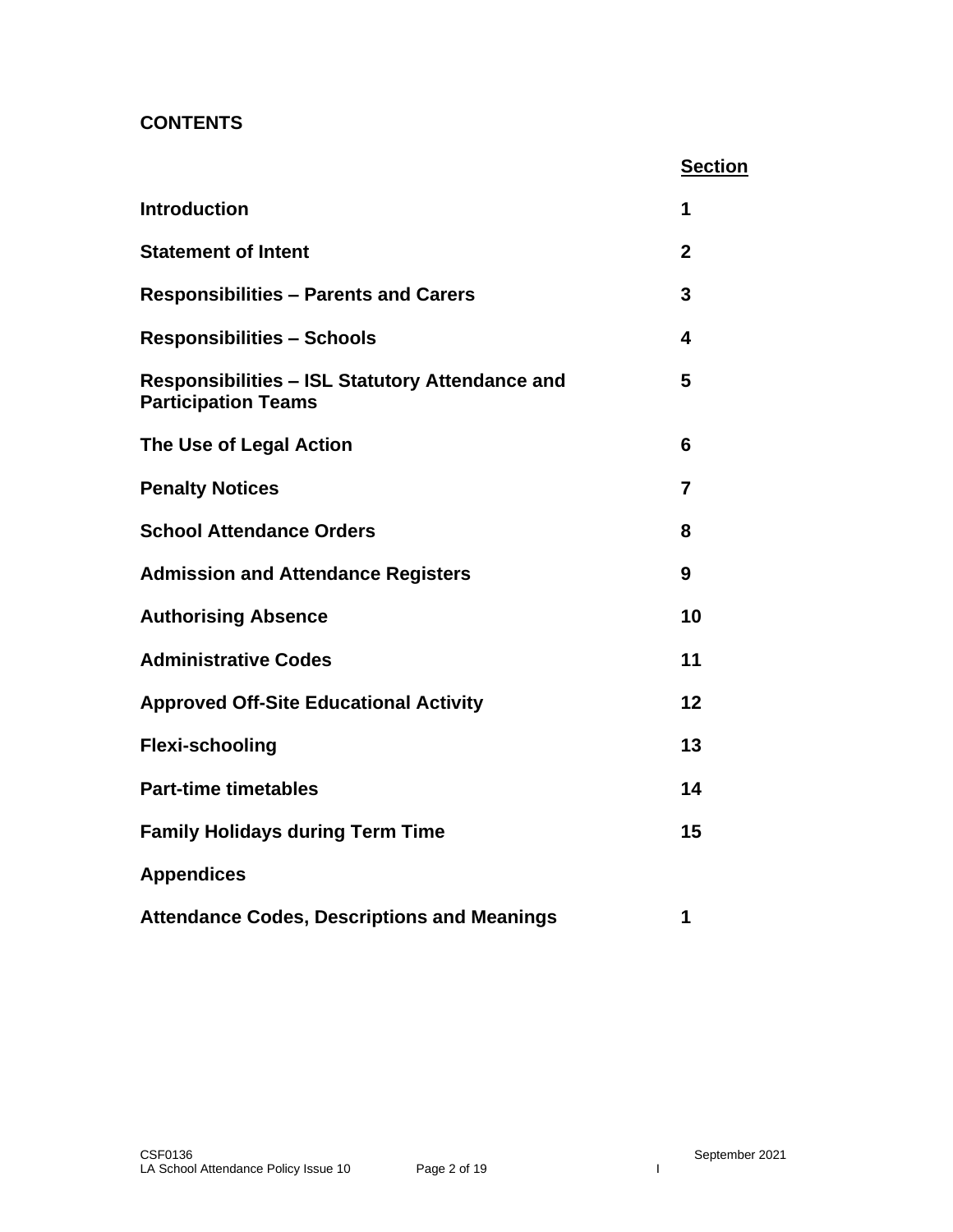# **1. Introduction**

Hertfordshire County Council is committed to achieving excellent levels of attendance for individual children, individual schools and for Hertfordshire as a whole. Underpinning this commitment is the belief that if children attend school regularly and punctually, they will be best able to take full advantage of the educational opportunities available to them.

Hertfordshire County Council is committed to openness and equality of opportunity in every activity, from the way we employ staff to the way we deliver services. It is a central responsibility of members, managers and employees of the County Council to ensure that every individual that we come into contact with is treated with dignity and respect.

This Attendance Policy is intended to guide, assist and empower schools to meet their responsibilities and to provide an agreed framework within which consistent practices and procedures can be applied.

#### **2. Statement of Intent**

Hertfordshire County Council expects Children's Services, Integrated Services for Learning and all schools to work closely together in partnership with parents in order to achieve excellent levels of school attendance and punctuality for all pupils.

#### **3. Responsibilities – Parents and Carers**

Parents are responsible in law for ensuring that their children of compulsory school age receive an efficient education suitable to their age, ability, aptitude and any special educational needs that they may have. Most parents fulfil this responsibility by registering their children at a school.

Parents whose children are registered at a school are responsible for ensuring that their children attend and stay at school.

Parents should: -

- ensure that their children arrive at school on time, appropriately dressed and ready to learn
- instil in their children an appreciation of the importance of attending school regularly
- ensure that they are aware of the attendance expectations (if the school has an attendance policy) of their children's school
- impress upon their children the need to observe the school's code of conduct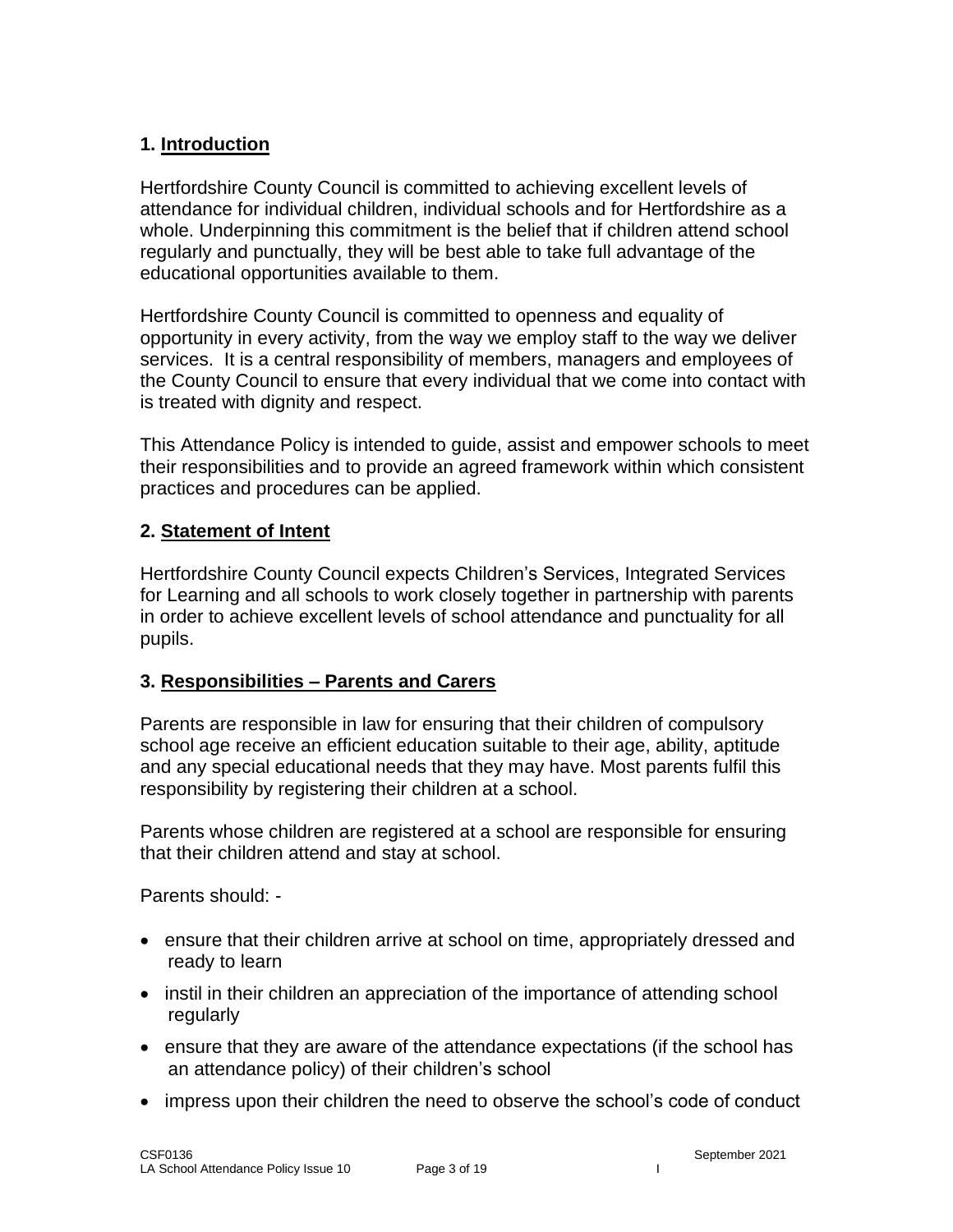- take an active interest in their children's school career, praising and encouraging good work and behaviour and attending parents' evenings and other relevant meetings
- work in partnership with their children's school to resolve issues which may lead to non-attendance
- notify their children's school if they are absent. This should be done on the first day of absence. They should also provide an explanation for the absence. This explanation should be confirmed - preferably in writing - when the children return to school
- avoid arranging medical/dental appointments during school hours
- should not book holidays during term time

#### **4. Responsibilities - Schools**

Schools are responsible for supporting the attendance of their pupils and for dealing with problems that may lead to non-attendance.

Schools are required to call attendance registers at the start of the morning session and once during the afternoon session and to record whether pupils are present, absent or on an approved educational activity.

For pupils of compulsory school age, schools are required to differentiate in the registers between absence that is authorised and absence that is unauthorised.

Schools should:-

- work actively to maximise attendance rates both in relation to individual pupils and for the pupil body as a whole - as one of their key tasks
- have clear policies and expectations in place to address persistent absence
- support parents in ensuring the regular and punctual attendance of pupils and promptly respond to any issue which may lead to non-attendance
- be sensitive to the needs of individual parents and this should be reflected in the way in which attendance issues are addressed. Schools should recognise that some parents have difficulty understanding written communications. They should also recognise the reluctance of some parents to come into school.

#### **Punctuality**

Schools should take steps to actively encourage excellent levels of punctuality. Lateness should be monitored and followed up.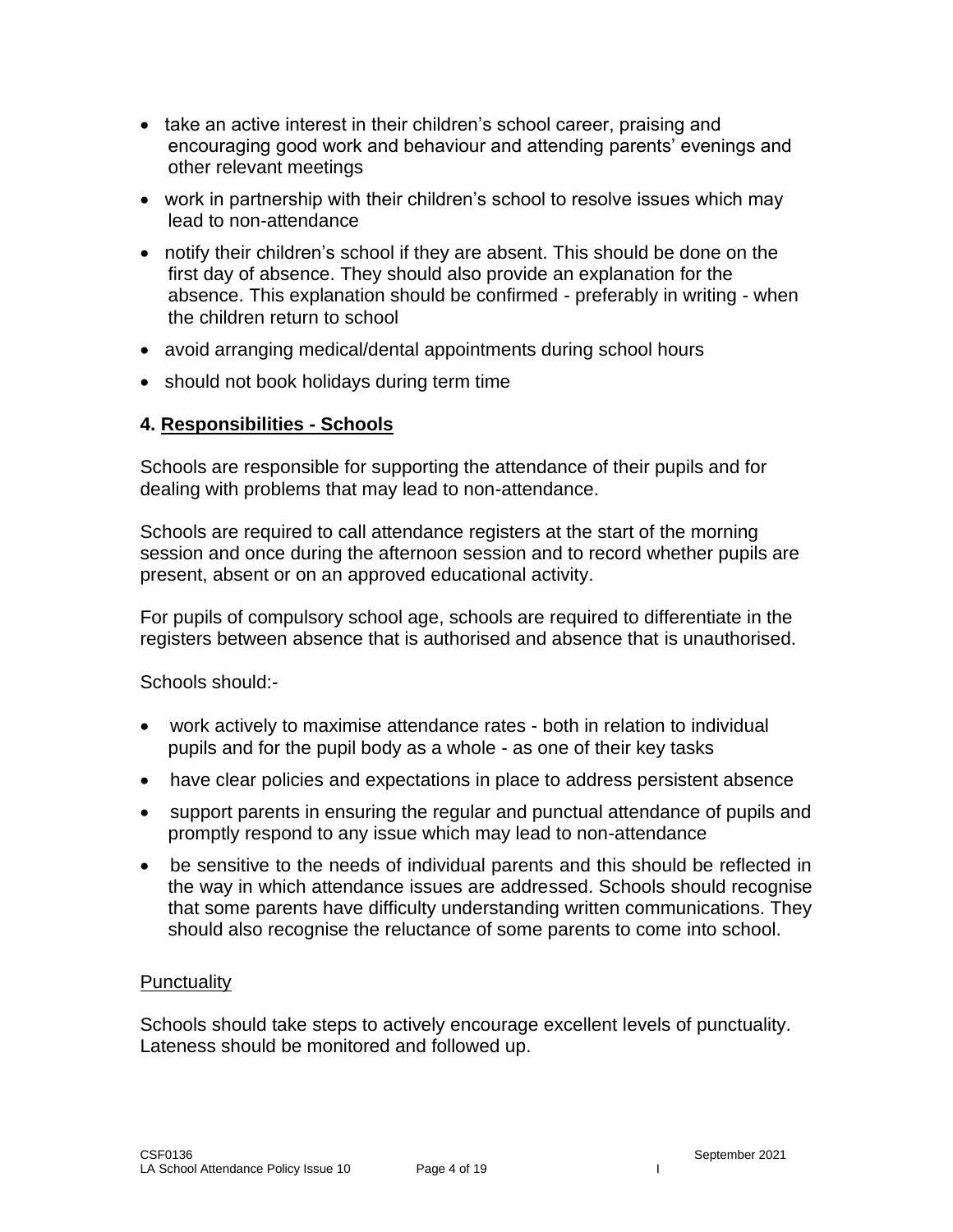School policies, brochures and website should clearly state the time at which each school session begins and finishes, including the time at which registers open and close. School should not keep a register open for the whole session.

When a pupil arrives late, and the register is still open he/she should be marked as 'late' but counted as present for that session.

When a pupil arrives after the register has closed and parent provides a satisfactory explanation, he/she should be marked as 'authorised absent' for that session using the correct code.

When a pupil arrives after the register has closed and parent fails to provide a satisfactory explanation, he/she should be marked as 'unauthorised absent' for that session. (Code U)

When a pupil arrives late having missed registration, his/her presence on site should be noted in a book in the school office for purposes of emergency evacuation, etc.

#### School Attendance Policy

Schools are not required to have an attendance policy but are encouraged to do so.

Good practice suggests that the following should be taken into consideration when writing a school attendance policy: -

- Offer a clear vision for attendance, underpinned by high expectations and core values which are communicated to and understood by staff, pupils and parents
- ensure that legal requirements are met
- give a high priority to attendance and punctuality
- give a high priority to pupils at risk of and who are persistently absent
- name the SMT member with overall responsibility for attendance
- identify clear channels of communication with parents
- identify what is considered as authorised/unauthorised absence
- make provision for first day of absence contact
- contain clear procedures to identify and follow up all absence
- prioritise the importance of early intervention
- identify a range of strategies to encourage whole school attendance
- promote the setting of targets for individual pupils, form groups etc.
- establish systems for rewarding good/improved attendance
- be sensitive to individual pupils' needs
- be alert to critical times (e.g. secondary transfer)
- establish procedures for re-integrating long-term absentees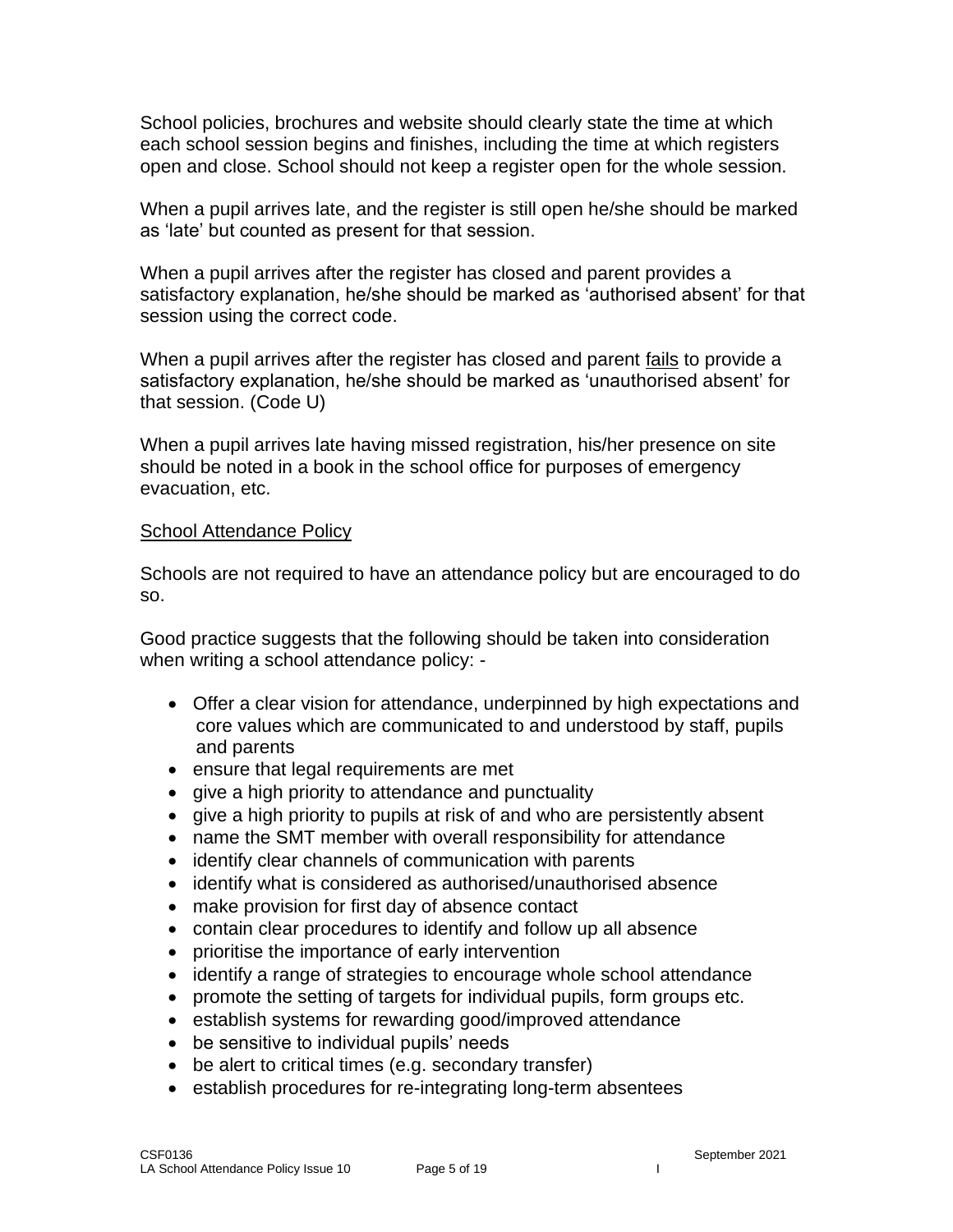- establish clear lines of communication with outside agencies
- ensure that all staff adopt a consistent approach in dealing with absence and lateness
- provide for effective primary-secondary liaison
- inform and involve governors
- ensure that good practice is identified and disseminated
- explain how attendance information will be shared with parents (newsletters, website etc)
- be reviewed at regular intervals
- make clear to parents that it is the school not the parent which authorises an absence.
- make clear to parents what is, and is not, acceptable as reasons for absence
- state how lateness, both before and after closure of registers, is recorded and monitored
- make clear that leave is granted only in exceptional circumstances
- address attendance from a whole school perspective. Actively promote the link between attendance and achievement
- encourage all staff including ancillary and administrative staff to see attendance as part of their responsibility
- actively address all issues such as bullying which may lead to nonattendance
- explain that the Local Authority will be notified of any pupil of compulsory school age who fails to attend school regularly

# *N.B: This list is not exhaustive, please see the Local Authority Model Attendance Policy for further suggestions*

# **5. Responsibilities – ISL Statutory Attendance and Participation Team**

The ISL Statutory Attendance and Participation Team fulfils the statutory duty of the County Council in enforcing regular school attendance. In doing so it enables schools and parents to meet their respective responsibilities.

All schools in Hertfordshire will have a Link named Local Authority Attendance (LAAO) who will work in close partnership with the school.

The Statutory Attendance and Participation Team's vision:

- Work collaboratively to improve outcomes for children and young people in education through maximising school attendance and removing barriers
- Work collaboratively to encourage early intervention to improve attendance and persistent absence
- Work collaboratively to support and develop strategies in relation to school attendance and persistent absence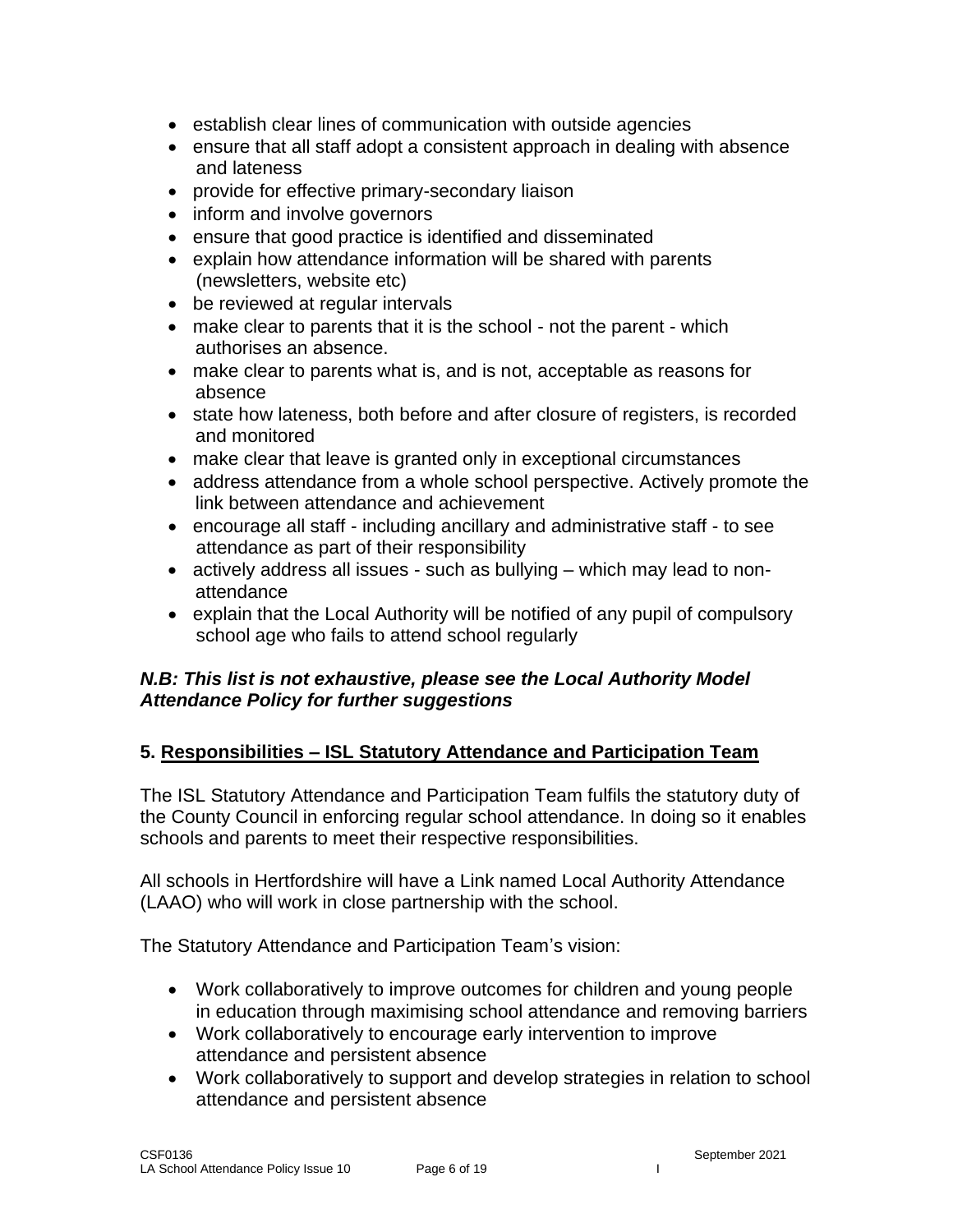- Offer information, advice and guidance
- Offer advice and support on early intervention work through liaising with early help, social care and other relevant services

#### **Whole school:**

The Statutory Attendance and Participation Team reviews and adapts its service delivery and offer to schools on an annual basis based on attendance and persistent absence data as well as DfE expectations on Local Authorities.

#### **Autumn Term:**

Link LAAO will meet with school through Microsoft Teams *(LAAO will discuss with manager if school requests face to face meeting) to: -*

- Discuss, review and analyse previous academic year attendance data
- Consider local intelligence and factors to inform discussions
- Discuss and consider all vulnerable group data
- Discuss and provide strategic advice, guidance and agree a plan to maintain, support and improve attendance
- Ensure school is aware of meeting all compliance expectations and how they link with safeguarding
- Record all relevant discussions and share with school

## **Support available to schools**

Access to duty or link LAAO for:

- Advice, guidance, support
- Early Intervention such as letter or telephone contact with parents
- Attendance surgery
- Joint reasonable enquires regarding removal from roll
- FPN application guidance
- Preparation for Ofsted

Referral for Statutory Casework Issue of FPN applications Newsletter and emails to provide updates Herts Grid for Learning updates

#### **Summer Term:**

Link LAAO will meet with school through Microsoft Teams (*LAAO will discuss with manager if school requests face to face meeting*) to: -

- Discuss, review and analyse current attendance data
- Discuss and review all agreed actions from Autumn plan, to inform discussions around evidence outcomes and impact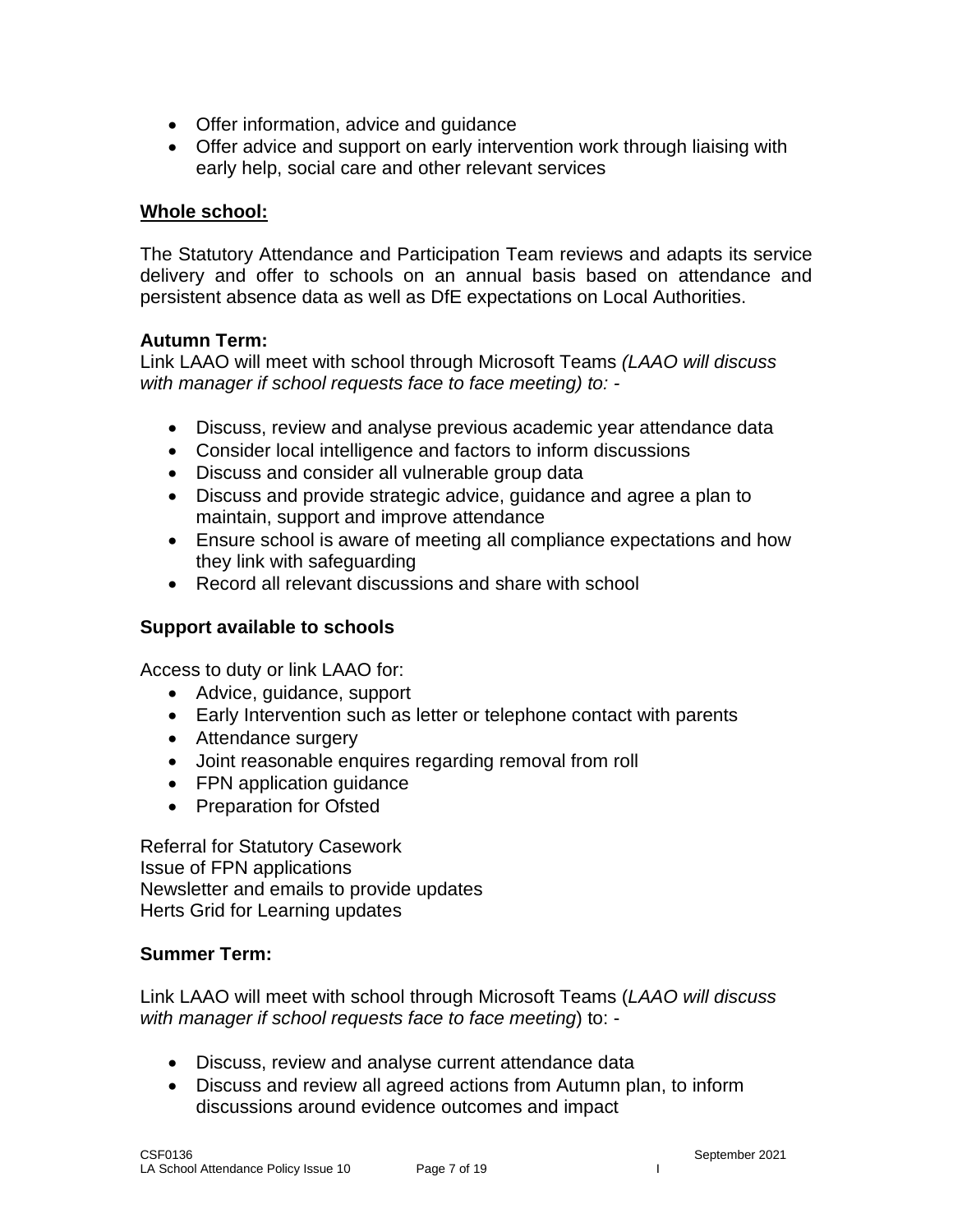- Discuss and review how school has engaged with the service offered
- Discuss and capture any reasons that have impacted on whole school attendance
- Provide advice and guidance for future planning
- Record all relevant discussions and share with school

# **Duty:**

The Statutory Attendance and Participation Team provides a telephone advice and guidance duty line to all schools Hours 9.00 am – 4.00 pm Monday to Thursday, Friday 9.00 am – 3.30pm.  This is available to provide support and advice on areas such as:

- Whole school attendance
- Enquiries relating to a pupil absent/missing from school and agreeing any appropriate action
- If a child has been absent, whereabouts unknown and school is unable to locate, they must contact the Duty Line for advice, which may include Joint Reasonable Enquiries.
- Removal from Roll queries
- Early Intervention We are available to provide early intervention work in relation to a child who is struggling to attend school, looking at how to remove barriers and where possible to ensure appropriate support or services are in place.
- FPN queries We provides advice and guidance to schools on all aspects of PN applications and practice. We quality assure all applications to ensure that expectations as per guidance have been met, including adherence with the HCC Code of Conduct.
- Sianpostina
- General queries around concerns for CYP's attendance

# **Duty contact details:**

West: [attendancedutywest@hertfordshire.gov.uk](mailto:attendancedutywest@hertfordshire.gov.uk) and 01442 454778 East: [attendancedutyeast@hertfordshire.gov.uk](mailto:attendancedutyeast@hertfordshire.gov.uk) and 01992 555261

# **Statutory Casework:**

The power to prosecute parents remains solely with local authorities. In the case of regular absence without permission, the school must refer the case to the local authority which will consider prosecution.

All referrals are triaged and allocated by the Senior Manager.  Referral Criteria: usually, but there can be exceptions:

- attendance is below 80% (80 to 90% is usually addressed by school)
- absences have occurred in the previous 8 weeks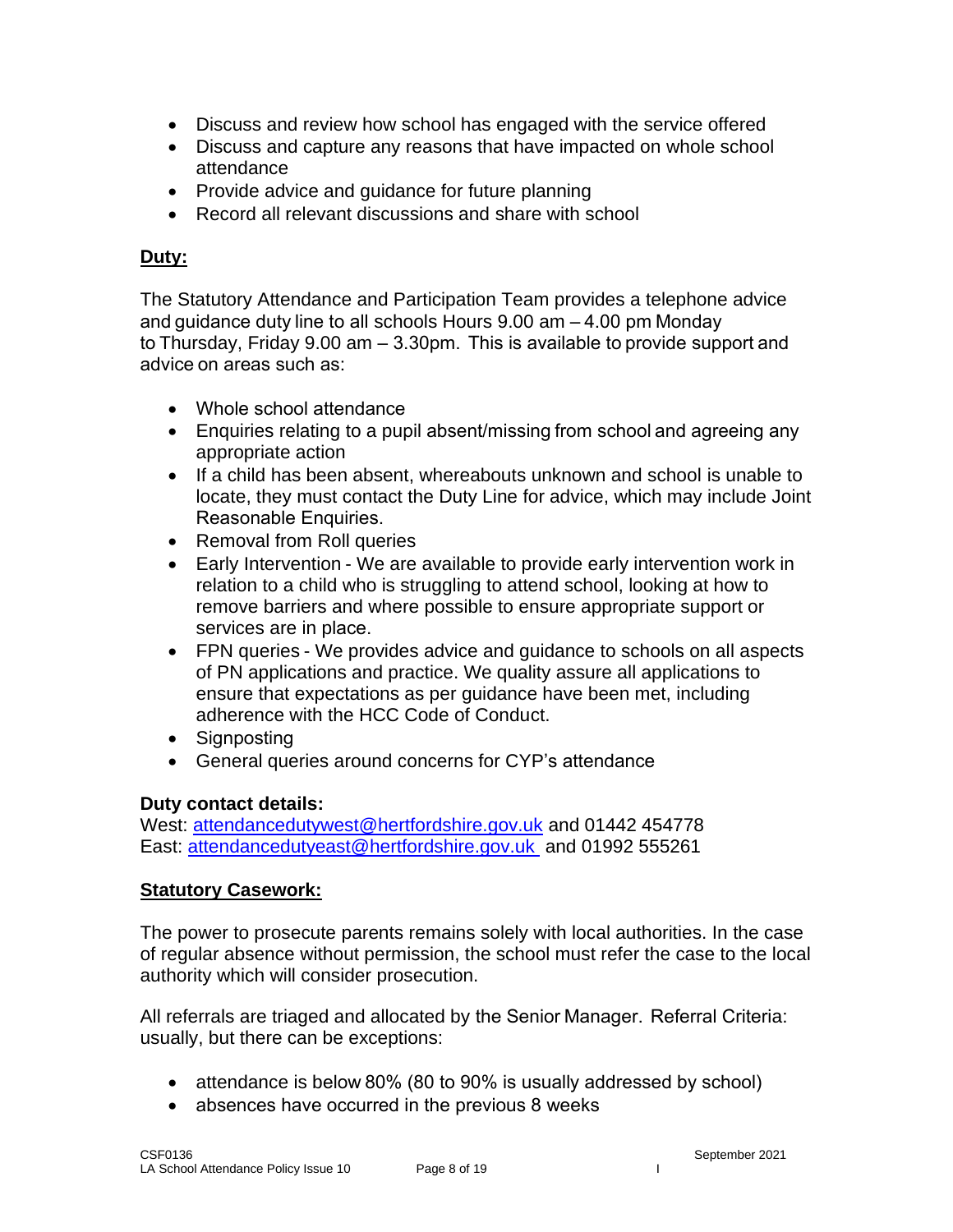- school has attempted to address the absence during this period and can provide evidence and a chronology of work undertaken over the last 8 weeks
- majority of absences are unauthorised

## **6. The Use of Legal Action**

If a pupil, who is registered at a school, fails to attend that school regularly without a legitimate reason and attempts by the Local Authority Attendance Officer and the school fail to secure that pupil's return to regular attendance, the County Council may take legal action. A complaint may be laid against the parents in the Magistrates' Court under Section 444 of the Education Act 1996, or an Education Supervision Order relating to the pupil under Section 36 of the Children Act 1989 will be applied for. Any exceptional mitigating circumstances relating to the pupil's absence will be taken into account, when considering legal action. 'Exceptional mitigating circumstances' will be determined by the Senior Manager, Statutory Attendance and Participation Team on behalf of the Lead for Access and Inclusion. If 'exceptional mitigating circumstances' are not deemed to exist, and absences are unauthorised then cases may be considered for legal action at any point throughout case work.

If, after legal action has been taken, the child still fails to attend school regularly the LAAO will keep the case open and will, if appropriate, take further legal action at a subsequent date.

In cases where parents wilfully withhold a pupil from school, or persistently refuse to co-operate with efforts aimed at affecting a return to satisfactory school attendance, the ISL Statutory Attendance and Participation Team may begin legal proceedings promptly on the grounds that no other course of action is available.

The Statutory Attendance and Participation Team may consider applying for an Education Supervision Order when a parent finds it difficult to exercise an effective influence over a child who has developed a pattern of poor attendance. Education Supervision Orders will not usually be applied for in relation to pupils in Years 10 or 11.

Before an application is made for an Education Supervision Order:

- other possible means of dealing with the pupil's poor attendance will be explored
- the attitudes of the parent and pupil towards the poor attendance, and their wishes as to how it should be dealt with, will be noted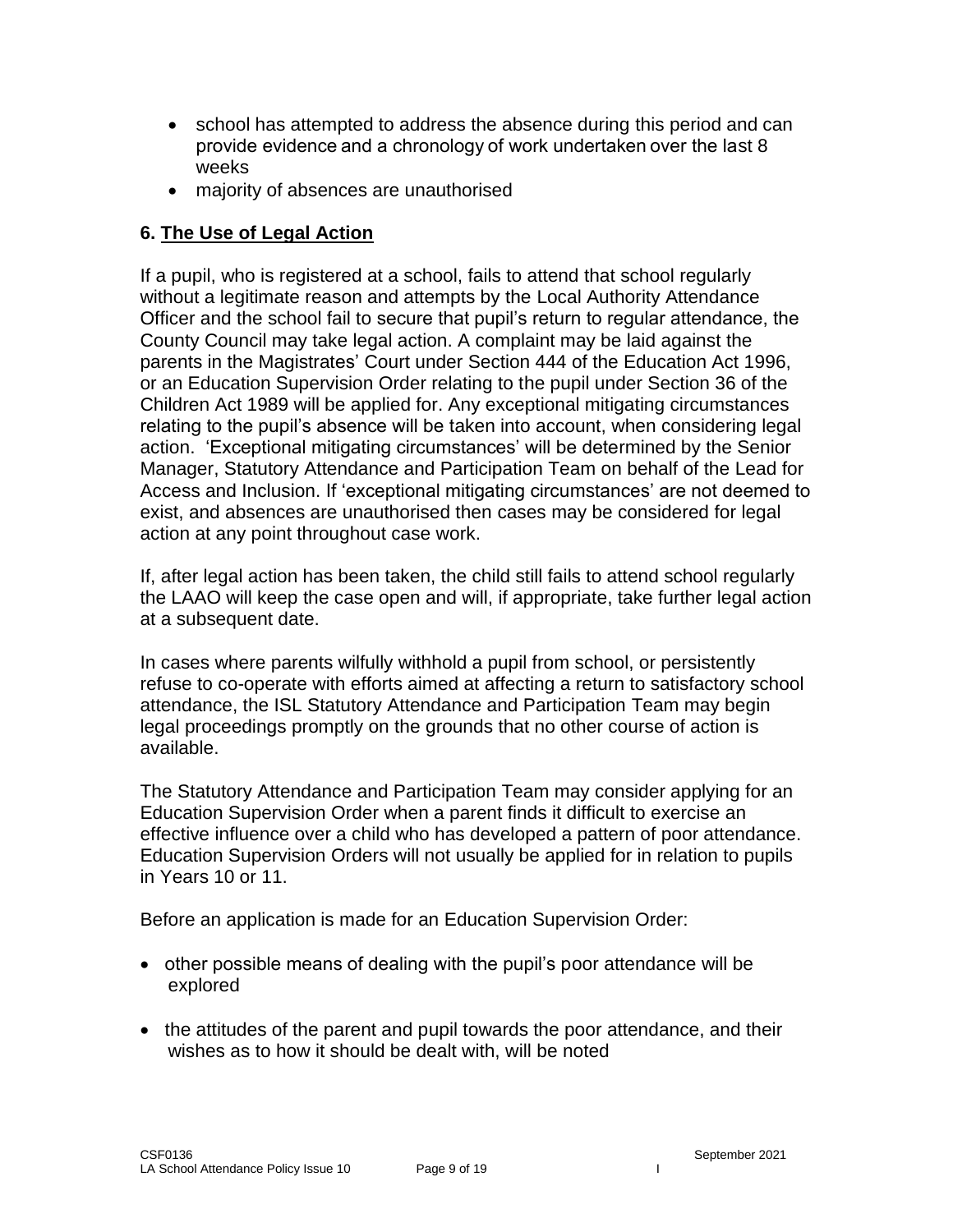• the Local Authority will be of the view that the Order will have a significant effect on the pupil's attendance at school

# **7. Education Related Penalty Notices**

Subsection (1) of section 23 of the Anti-Social Behaviour Act 2003 added two new sections (444A and 444B) to section 444 of the Education Act 1996. These new sections introduced penalty notices as an alternative to prosecution and enable parents to discharge potential liability for conviction for that offence by paying a penalty.

A penalty notice is a suitable intervention in circumstances of parentally condoned truancy, where the parent is judged capable of securing their child's regular attendance but is not willing to take responsibility for doing so. For example it could be used where a parent has failed to engage in any supportive measures

Further information on penalty notices is available at on [Attendance: guidance](https://thegrid.org.uk/admissions-attendance-travel-to-school/attendance/attendance-guidance-and-statutory-responsibilities)  [and statutory responsibilities -](https://thegrid.org.uk/admissions-attendance-travel-to-school/attendance/attendance-guidance-and-statutory-responsibilities) Hertfordshire Grid for Learning (thegrid.org.uk) or from the local Statutory Attendance and Participation Team.

#### **8. School Attendance Orders**

If a parent fails to register a child of compulsory school age at a school (and he/she does not intend to educate the child otherwise than at school). The LA will serve a School Attendance Order under Sections 437 - 439 of the Education Act 1996. This requires the parent to register their child at a school named by the Local Authority.

# **9. Admission & Attendance Registers**

#### **Admission Register**

The rules governing the maintenance of registers, including removal from roll, are contained in the Education (Pupil Registration) (England) Regulations 2006 as amended 2010, 2011, 2013 and 2016.

It is important that the school's admission register is accurate and kept up todate. Schools should regularly encourage parents to inform them of any changes whenever they occur, through existing communication channels such as regular emails and newsletters. This will assist both the school and local authority when making enquiries to locate children missing education.

Where a parent notifies a school that a pupil will live at another address, all schools are required to record in the admission register:

a) the full name of the parent with whom the pupil will live;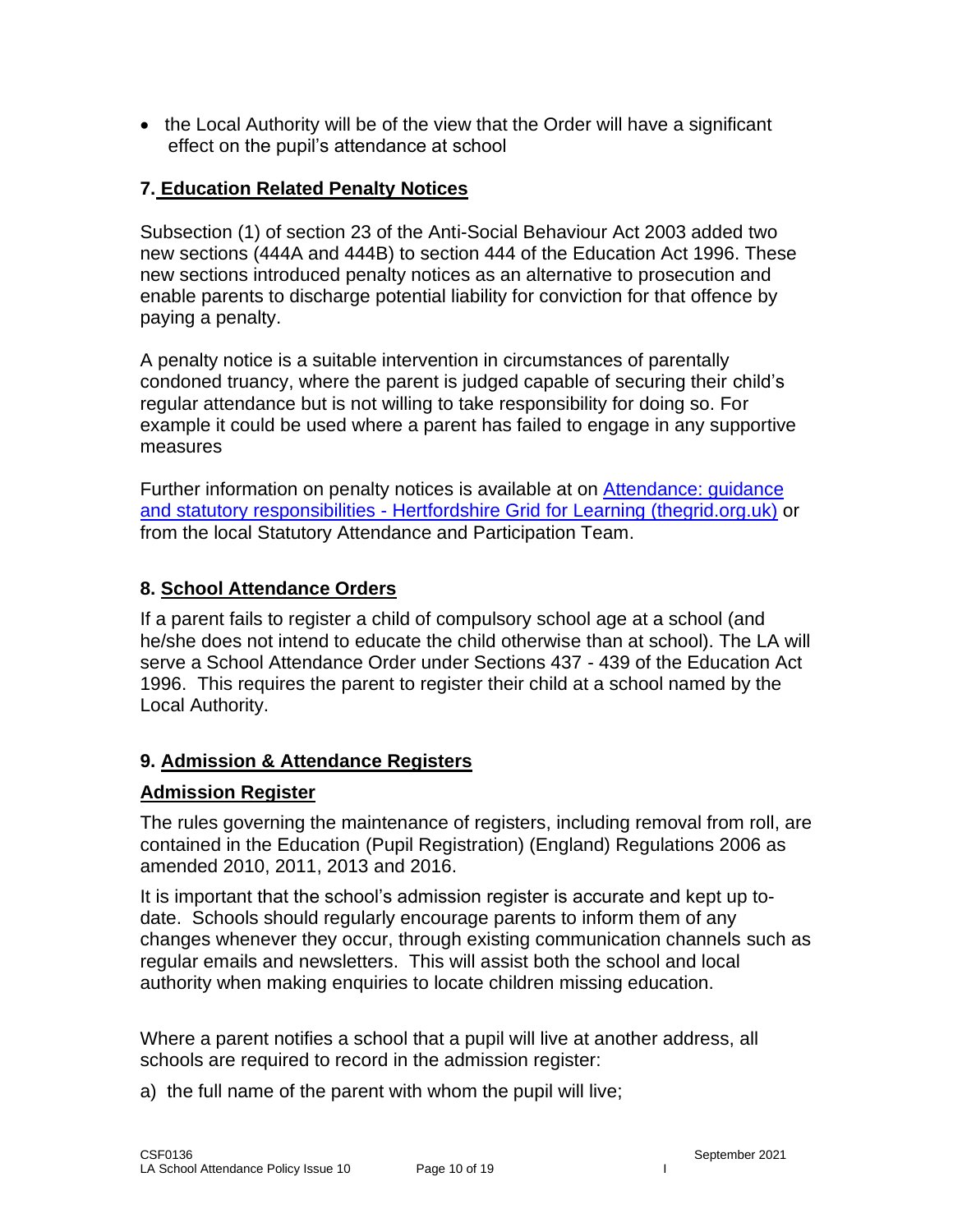- b) the new address; and
- c) the date from when it is expected the pupil will live at this address.

Where a parent of a pupil notifies the school that the pupil is registered at another school or will be attending a different school in future, schools must record in the admission register:

- a) the name of the new school; and
- b) the date when the pupil first attended or is due to start attending that school.

All schools are required to notify the local authority **within five days** when a pupil's name is added to the admissions register at a non-standard transition point. Schools will need to provide the local authority with all the information held within the admission register about the pupil. This duty does not apply when a pupil's name is entered in the admission register at a standard transition point – at the start of the first year of education normally provided by that school.

#### **Attendance Register**

Attendance registers are legal documents that may be required as evidence in court cases.

Registers must be taken at the beginning of each morning and once during the afternoon session. If the register is called at the end of the afternoon session schools should ensure that adequate arrangements are in place to ensure that pupils do not leave school between registrations. They should ensure that pupils can be accounted for in an emergency and that a pupil removed from the school at lunchtime will not go unnoticed.

Registers must record whether each pupil is present; attending an approved educational activity; absent; or unable to attend due to exceptional circumstances. In the case of a pupil of compulsory school age who is absent the register must also indicate whether the absence has been authorised by the school.

Registers should open and close at regular, set times and this information should be publicised to parents.

When calling the register, the appropriate mark and/or symbol should be placed against each pupil's name - gaps should not be left so that entries can be made later. In marking registers, schools should use the national set of symbols as advised by the Department for Education (see Appendix 2)

When the reason for a pupil's absence cannot be established at the beginning of a session, the absence should be recorded as unauthorised and any subsequent correction to the register made as soon as practicable after the reason for the absence has been established.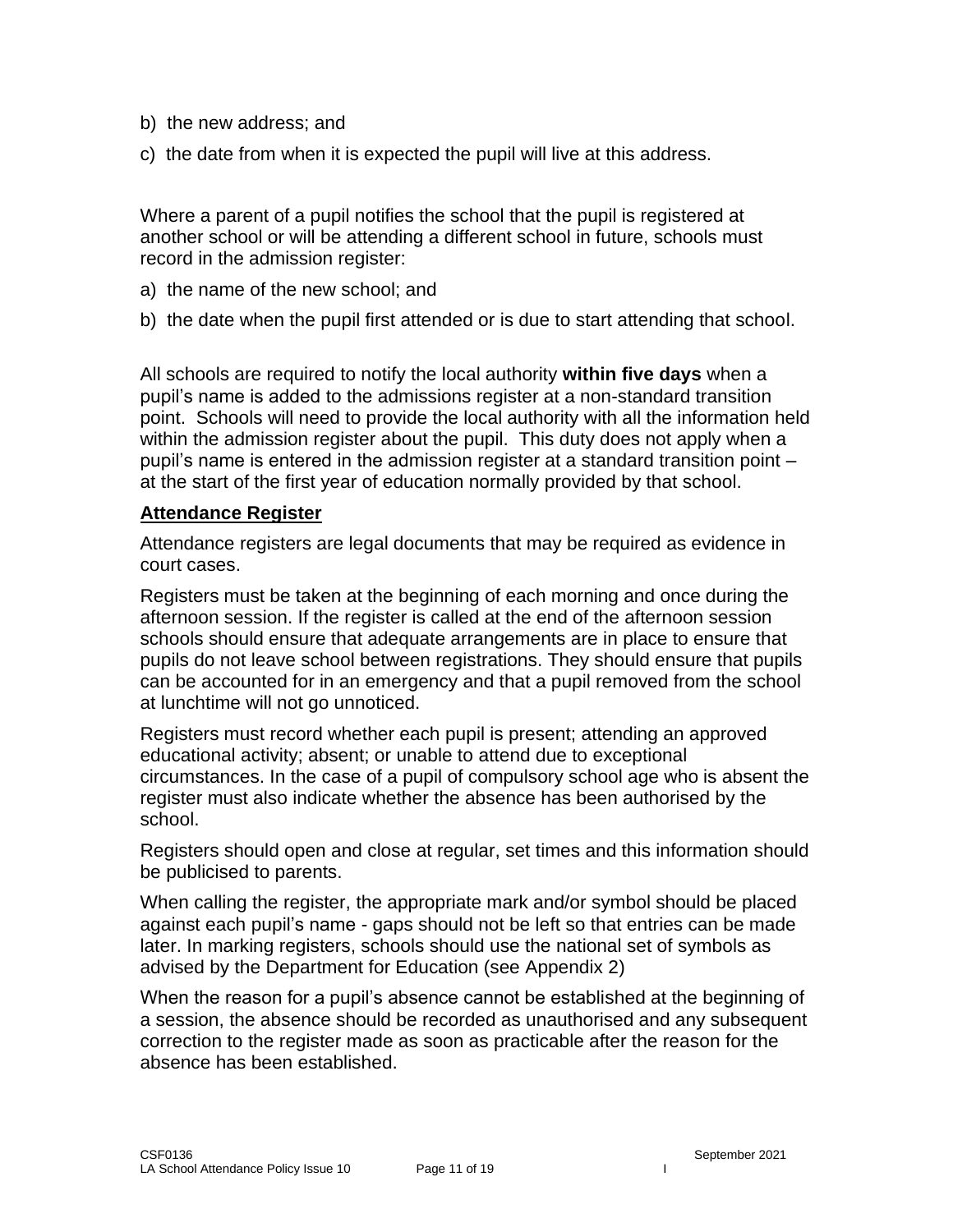In order to reduce the possibility of post registration truancy secondary schools are encouraged to take class registers in each lesson and/or carry out regular spot checks.

All schools are required to notify the Local Authority of any pupil of compulsory school age who fails to attend school regularly, or who has been absent for a continuous period of more than 10 school days, without a legitimate reason. This duty also extends to academies and independent schools.

For further guidance see - [Attendance: guidance and statutory responsibilities -](https://thegrid.org.uk/admissions-attendance-travel-to-school/attendance/attendance-guidance-and-statutory-responsibilities) [Hertfordshire Grid for Learning \(thegrid.org.uk\)](https://thegrid.org.uk/admissions-attendance-travel-to-school/attendance/attendance-guidance-and-statutory-responsibilities)

#### Responsibilities of the LAAO – Attendance Registers – **Maintained Schools**

#### Inspection of registers

Registers should be available for inspection during school hours by an Local Authority Attendance Officer when requested.

If the named LAAO is concerned that a school's registers have not been kept in accordance with the requirements of the relevant regulations he/she will raise:

- notify the Headteacher of the concern and suggest that the matter is addressed.
- if no appropriate action is taken by the school, and the LAAO remains concerned, they will discuss with the Senior Manager and appropriate action considered.

#### Registers - Retention

Registers should be kept in a secure place for a period of not less than 3 years.

#### Removal from Roll

There are strict grounds as to when schools may remove pupils from their admissions register. These are outlined in **Regulation 8** of the Education (Pupil Registration) Regulations 2006. Regulation 12(6) states that when a school has decided to delete a pupil's name from their admission roll, they must notify their Local Authority **within five days** as the grounds for removal. This responsibility applies to all Maintained Schools, Academies, Free Schools, Studio Schools, University Technical Colleges, Education Support Centres, and Independent Schools*.* Full guidance on Removal from Roll is available at - [Attendance:](https://thegrid.org.uk/admissions-attendance-travel-to-school/attendance/attendance-guidance-and-statutory-responsibilities)  [guidance and statutory responsibilities -](https://thegrid.org.uk/admissions-attendance-travel-to-school/attendance/attendance-guidance-and-statutory-responsibilities) Hertfordshire Grid for Learning [\(thegrid.org.uk\)](https://thegrid.org.uk/admissions-attendance-travel-to-school/attendance/attendance-guidance-and-statutory-responsibilities)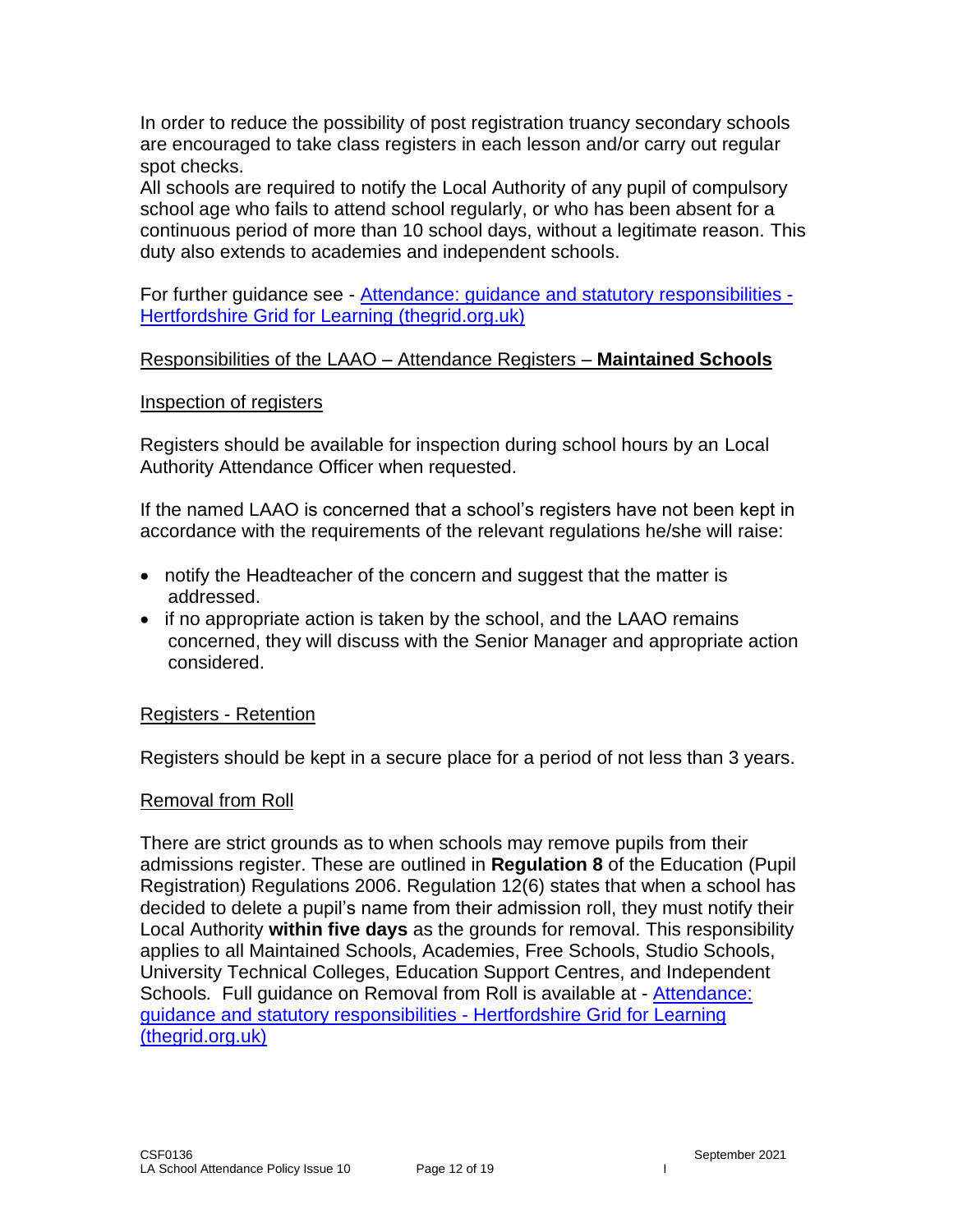**If the pupil has left the school without explanation and there are concerns about the pupil's welfare, please contact the local Statutory Attendance and Participation Team Duty Line immediately.**

**If there are concerns that a pupil may be at risk of Child Sexual Exploitation or radicalisation, please contact the local Statutory Attendance and Participation Team Duty Line immediately.**

#### **Duty contact details:**

West: [attendancedutywest@hertfordshire.gov.uk](mailto:attendancedutywest@hertfordshire.gov.uk) and 01442 454778 East: [attendancedutyeast@hertfordshire.gov.uk](mailto:attendancedutyeast@hertfordshire.gov.uk) and 01992 555261

If a school is told that a pupil is leaving to attend another school, staff at the school of departure should establish the pupil's new address, the name and address of the new school and the date the pupil will start there. Confirmation should then be sought from the receiving school. When this information has been obtained, the school should complete a Removal from Roll form and return it to the **local Statutory Attendance and Participation Team** office through hertsfx or schoolsfx. Whenever a pupil leaves a school a Common Transfer File (CTF) must be completed.

If a school is concerned about any aspect of a transfer or if a pupil has "disappeared" the matter should be drawn without delay to the attention of the Local Statutory Attendance and Participation Duty Line or Link Local Authority Attendance Officer.

#### **10. Authorising Absence**

Only the school can authorise an absence. The fact that a parent has provided a note or other explanation (telephone call or personal contact) in relation to a particular absence does not, of itself, oblige the school to accept it, if the school does not accept the explanation offered as a valid reason for absence. If, after further investigation doubt remains about the explanation offered - or when no explanation is forthcoming at all - the absence should be treated as unauthorised and the parent informed.

Schools should communicate to parents their policies about the notification and categorisation of absence. Some parents, such as those whose first language is not English or who do not read or write may experience difficulty in providing notes. In such cases schools should seek to make alternative arrangements.

Schools are encouraged to keep all absence notes for at least a term and when a pupil's absence is a cause for concern to retain the notes until there is no longer a concern.

#### Absence should be authorised if: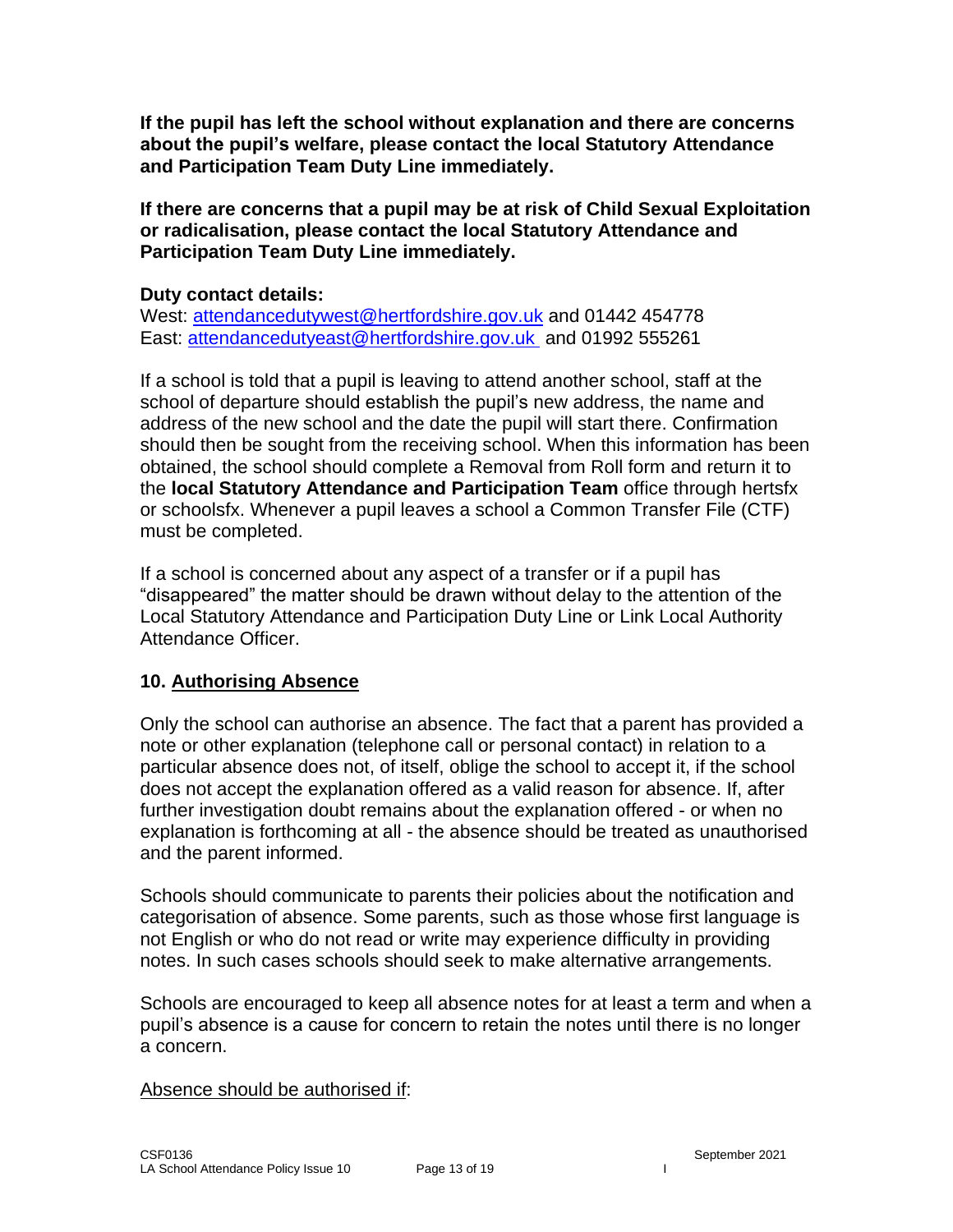- the pupil is absent with leave (defined as 'leave granted by any person authorised to do so by the governing body or proprietor of the school')
- the pupil is ill or prevented from attending by any unavoidable cause
- the absence occurs on a day exclusively set aside for religious observance by the religious body to which the pupil's parent belongs
- the school at which the child is a registered pupil is not within walking distance of the child's home; and no suitable arrangements have been made by the LA for any of the following: the child's transport to and from school; boarding accommodation for the child at or near the school; enabling the child to become a registered pupil at a school nearer to his/her home
- the pupil is the child of Traveller parents who are known to be travelling for occupational purposes and have agreed this with the school, but it is not known whether the pupil is attending alternative provision
- a Year 11 pupil is granted study leave. Study leave should be used sparingly and only granted during public examinations. Provision should still be made available for those pupils who want to continue to come into school to revise
- leave of absence has been applied for in advance and has been granted because of exceptional circumstances relating to the application. (Parents should be reminded that they cannot expect, as of right, that the school will grant leave of absence)
- leave of absence should be granted to allow a pupil to take part in a performance within the meaning of s37 of the Children and Young Persons Act 1963 (c) for which a child performance licence has been issued.

Before granting a licence the local authority must be satisfied that the child's education will not suffer. A school letter is requested as part of the licence application as confirmation of this. If a school believes a child's education will suffer as a result of taking part in a performance they should provide reasons to the local authority in writing. The information must be specific to the child (saying for example that it is against school policy is not sufficient). If the school does not provide such information the local authority will issue the licence. The absence should be recorded as code C.

Further guidance is available at - [Absence due to child performance -](https://thegrid.org.uk/admissions-attendance-travel-to-school/attendance/absence-due-to-child-performance) [Hertfordshire Grid for Learning \(thegrid.org.uk\)](https://thegrid.org.uk/admissions-attendance-travel-to-school/attendance/absence-due-to-child-performance)

Absence should be unauthorised if no explanation is forthcoming from the parents or if the school is dissatisfied with the explanation

# **11. DfE Administrative Codes**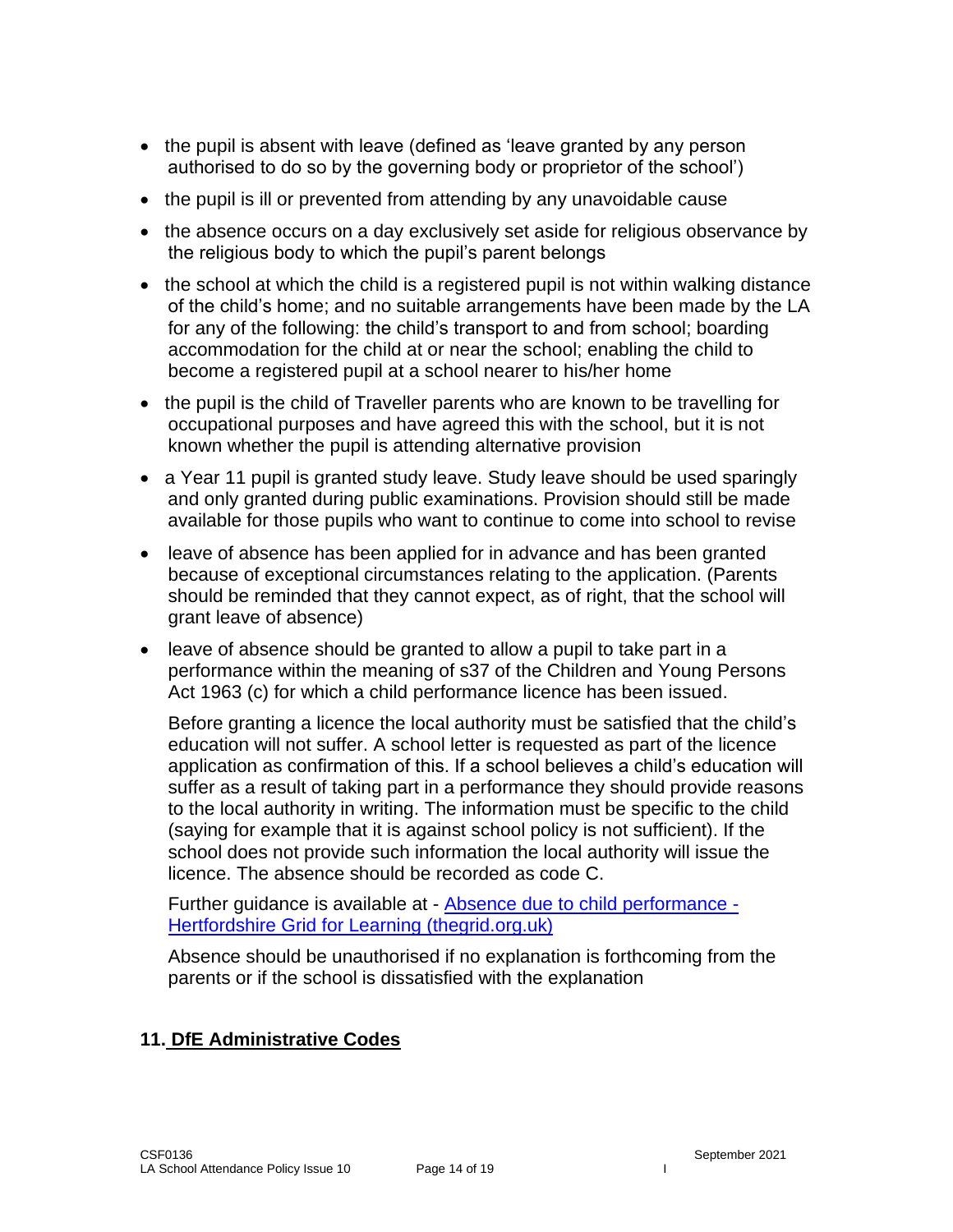There are a number of administrative codes which are not counted as a possible attendance in the school census. They must only be used in the circumstances described:

• Unable to attend due to exceptional circumstances (Code Y)

This code is collected in the school census for statistical purposes but is not counted as a possible attendance It may be used when:

the school site, or part of it is closed due to unavoidable cause; or

the transport provided by the school or the local authority is not available *and*  where the pupil's home is not within walking distance; or

a local or national emergency has resulted in widespread disruption to travel which has prevented the pupil from attending school.

• Not required to be in school (Code X)

is used to record sessions that non –compulsory school age children are not expected to attend.

• Pupil not on admission register (Code Z)

enables schools to set up registers in advance of pupils joining the school to ease administration burdens. Schools must put pupils on the admission register from the first day that the school has agreed, or been notified, that the pupil will attend the school.

• Planned whole of partial school closure (Code #)

should be used for closures that are planned or known in advance eg holidays, curriculum planning/training days (up to five per year) or the use of the school as a polling station.

• Different Term Dates for Different Pupils (Code #)

can also be used to record staggered starts or induction days. This is only acceptable where the school ensures that pupils not attending on that day are still offered a full education over the school year.

# **12. Approved Off-Site Educational Activity**

Pupils who are engaged in off-site educational activities should be recorded as attending (or absent from) an approved educational activity using the appropriate code.

The key features of approved educational activity are that they must be:

- educational *and*
- approved by the school *and*
- supervised by the school or someone authorised by the school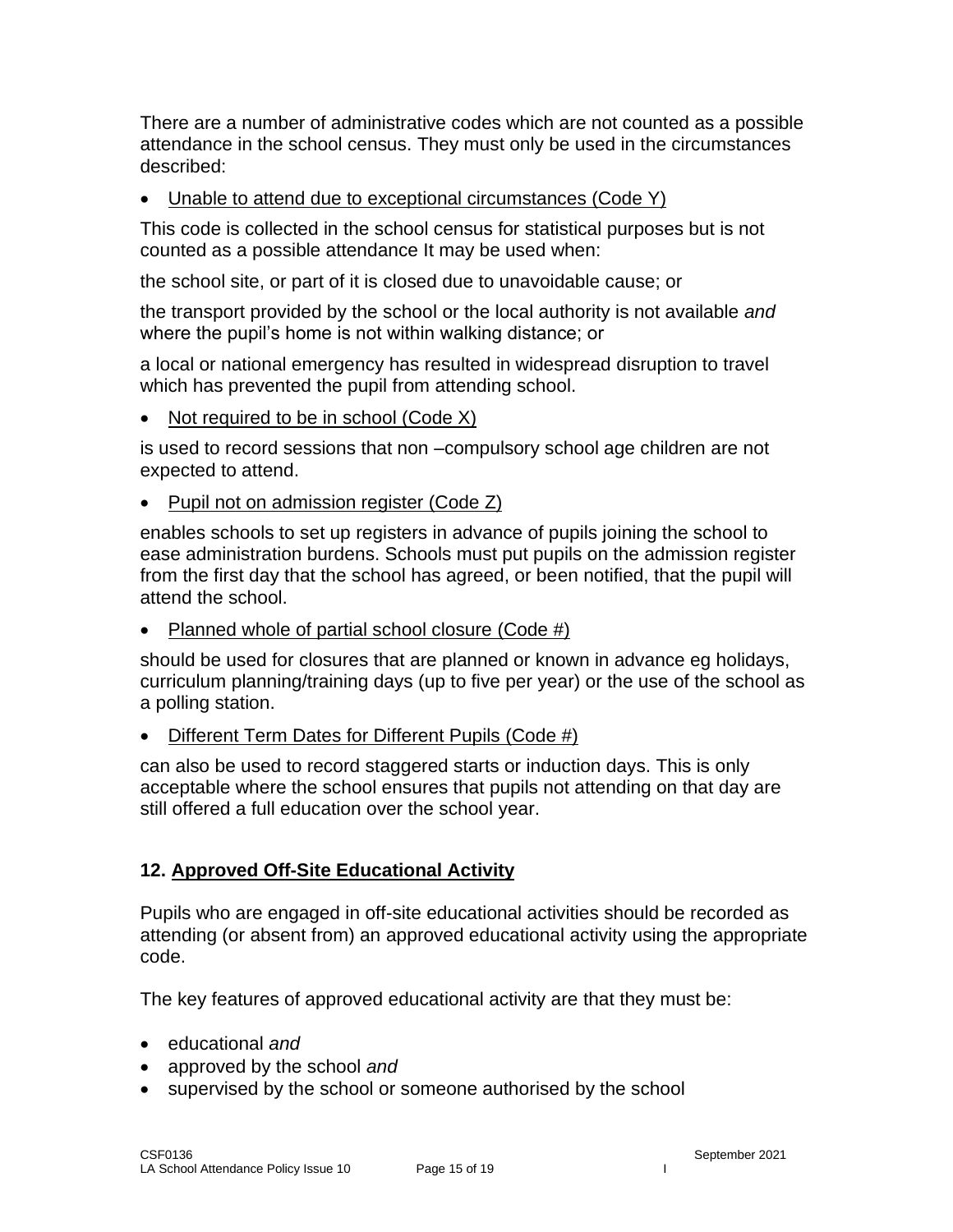(Study leave is NOT an approved educational activity)

A pupil should be recorded as approved educational activity if he/she is attending:

- an approved work experience placement (Code W)
- a field trip or educational visit (Code V)
- an approved sporting activity approved by and supervised by someone authorised by the school (Code P)
- the pupil is attending an interview with a prospective employer, or another educational establishment (Code J)
- an off-site educational activity (Code B)

Note: The B code should be used when pupils are present at an off-site educational activity that has been approved by the school. Ultimately schools are responsible for the safeguarding and welfare of pupils educated off-site. By using code B, schools are certifying that the education is supervised and measures have been taken to safeguard pupils. **This code should not be used for any unsupervised educational activities or where a pupil is at home completing school work.**

• Dual Registered – at another educational establishment (Code D)

Note: This code is used to indicate that the pupil was not expected to attend the session in question because they were scheduled to attend the other school at which they are registered. This code is not counted as a possible attendance in the school census. This code should be used where pupils are attending an ESC, hospital or special school on a temporary basis or for Gypsy, Roma and Traveller children where they are known to be registered at another school for the session in question. Each school should only record the attendance/absence for those sessions where the pupil is expected to attend. Schools must ensure that they follow up all absence in a timely manner.

#### Consortia Schools

Pupils attending consortia schools as part of their course need only be placed on the registers of their main school. They should be treated as "guest pupils" at the other consortia school/s. The "host" school must have robust systems in place to monitor and report the absence and attendance of "guest pupils" and this must be shared with the main school.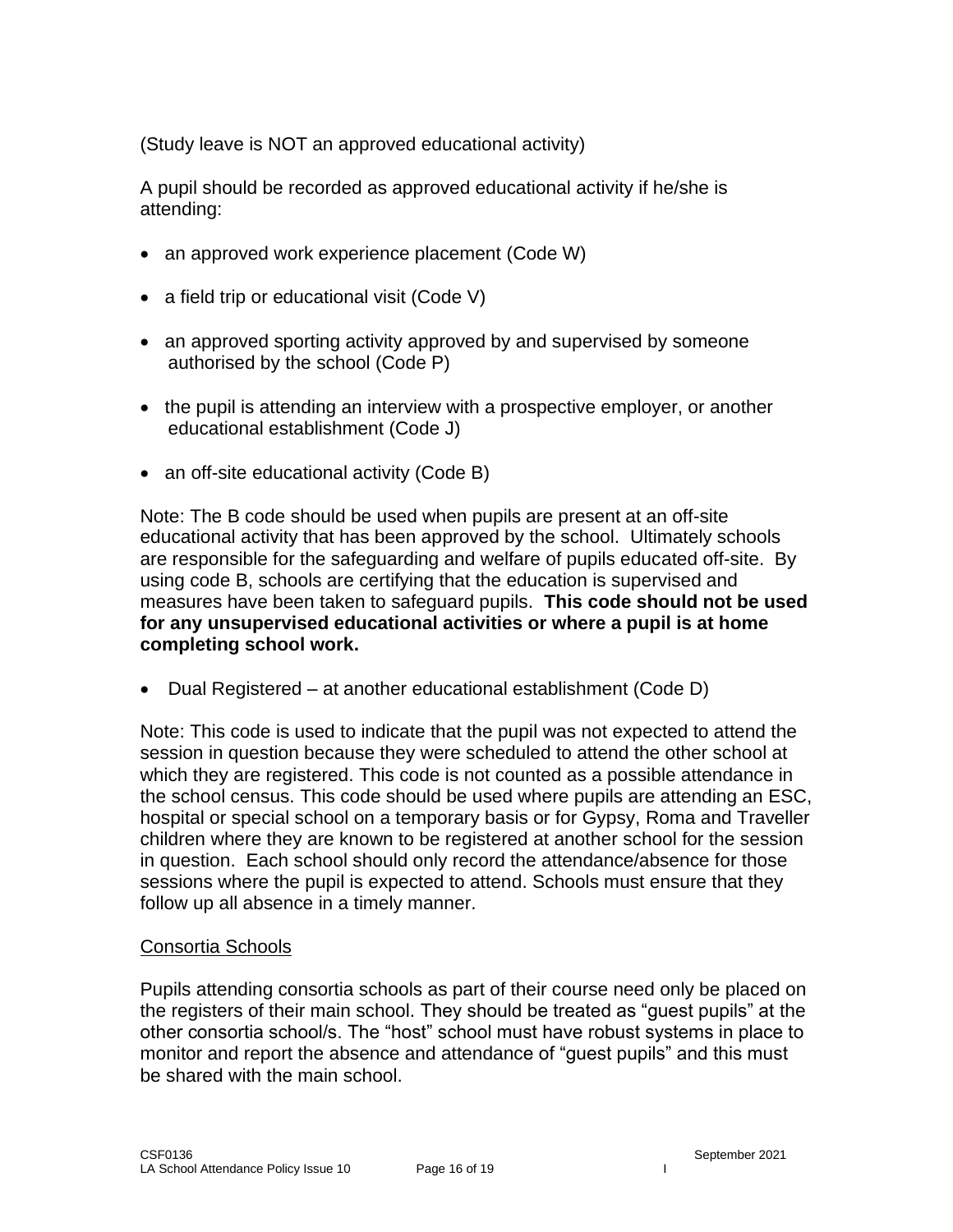Schools should ensure that in the event of a fire drill or other emergency evacuation they are able to carry out an immediate headcount as to the number of pupils physically present on-site.

# **13. Flexi-schooling**

Head teachers can agree to flexi-schooling arrangements where the parents take on the responsibility for their child's education for part of the school week. Head teachers are advised to consider any such requests from parents very carefully before agreeing to them and are advised to draw up a written agreement with the parent. Where agreement has been reached, pupils should be marked authorised absent from school during periods when they are receiving home education. (Code C).

Further guidance is available:- [Attendance: guidance and statutory](https://thegrid.org.uk/admissions-attendance-travel-to-school/attendance/attendance-guidance-and-statutory-responsibilities)  responsibilities - [Hertfordshire Grid for Learning \(thegrid.org.uk\)](https://thegrid.org.uk/admissions-attendance-travel-to-school/attendance/attendance-guidance-and-statutory-responsibilities)

#### **14. Part-time time-tables**

All pupils of compulsory school age are entitled to a full-time education. In exceptional circumstances there may be a need for a part time timetable to meet an individual pupil's needs. A part time timetable must be time limited and must not be treated as a long term solution and can only be made with parental agreement. The school should mark the sessions were the pupil is not expected to attend as authorised absence. (Code C).

Guidance on part-time timetables is available at - [Attendance: part-time students](https://thegrid.org.uk/admissions-attendance-travel-to-school/attendance/attendance-part-time-students)  - [Hertfordshire Grid for Learning \(thegrid.org.uk\)](https://thegrid.org.uk/admissions-attendance-travel-to-school/attendance/attendance-part-time-students)

# **15. Requests for Family Holidays During Term time**

Amendments to the 2006 Pupil Registration (England) Regulations which come into effect on 1st September 2013 remove all references to family holidays and extended leave for holidays in term time. The amendments make clear that headteachers may not grant any leave of absence during term time unless there are exceptional circumstances. It is for the Headteacher to determine what constitutes exceptional circumstances and for them to determine the number of school days a child can be away from school if the leave is granted.

At the request from Headteachers the local authority has provided a standard letter to be handed to parents and carers to support the governing body and Headteachers in communicating their decision making regarding individual requests for leave of absence for holidays in term time. This is available on [Attendance: guidance and statutory responsibilities -](https://thegrid.org.uk/admissions-attendance-travel-to-school/attendance/attendance-guidance-and-statutory-responsibilities) Hertfordshire Grid for [Learning \(thegrid.org.uk\)](https://thegrid.org.uk/admissions-attendance-travel-to-school/attendance/attendance-guidance-and-statutory-responsibilities)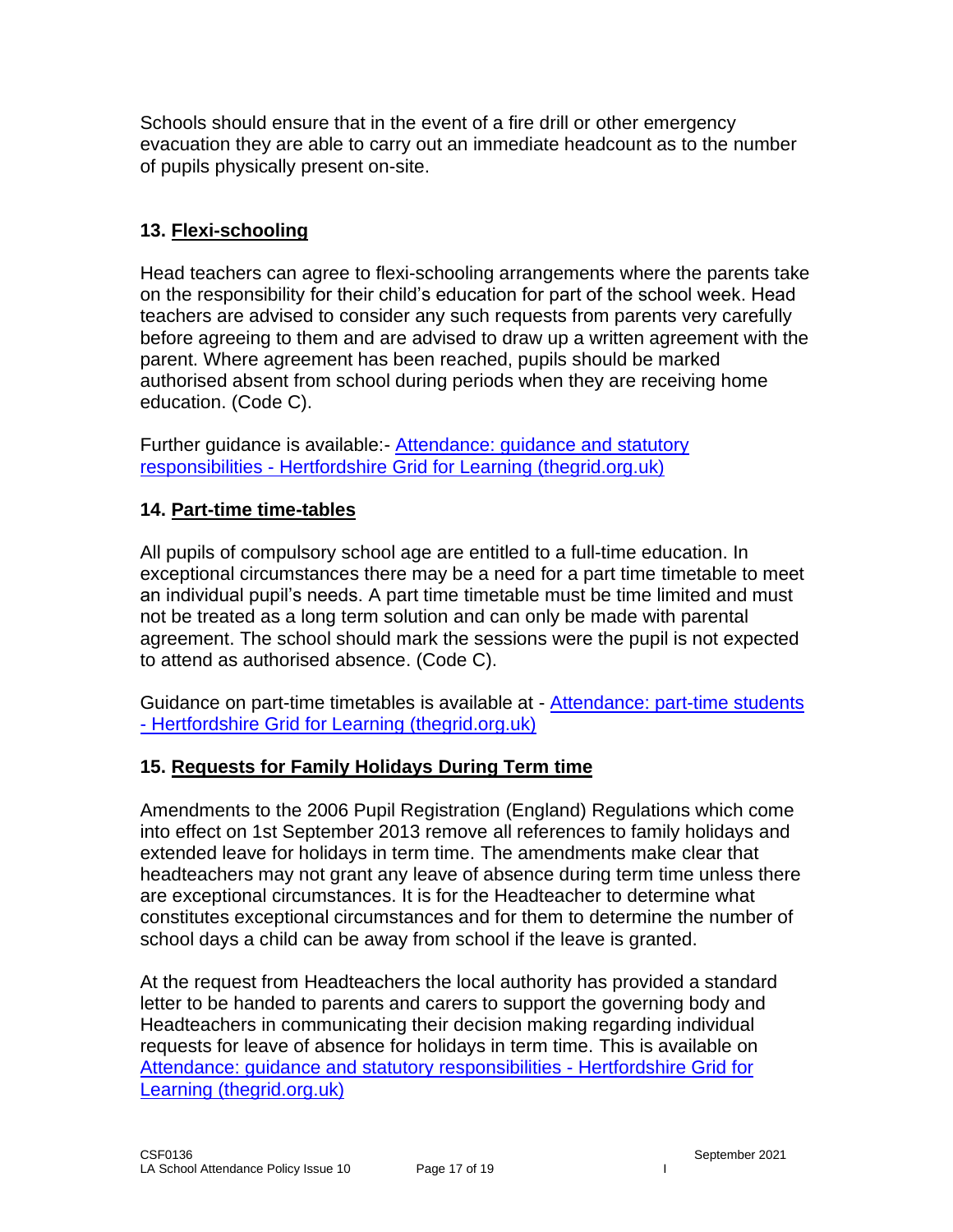Further information and advice of school attendance including the use of the correct registration codes is available at<https://www.gov.uk/school-attendance-absence>

The Education (Pupil Registration) Regulations 2006 and subsequent amendments in 2010, 2011, 2013 and 2016 is available at [http://www.legislation.gov.uk](http://www.legislation.gov.uk/)

Further details information and advice on all aspects of school attendance in Hertfordshire is available at **Attendance: guidance and statutory responsibilities -**[Hertfordshire Grid for Learning \(thegrid.org.uk\)](https://thegrid.org.uk/admissions-attendance-travel-to-school/attendance/attendance-guidance-and-statutory-responsibilities)